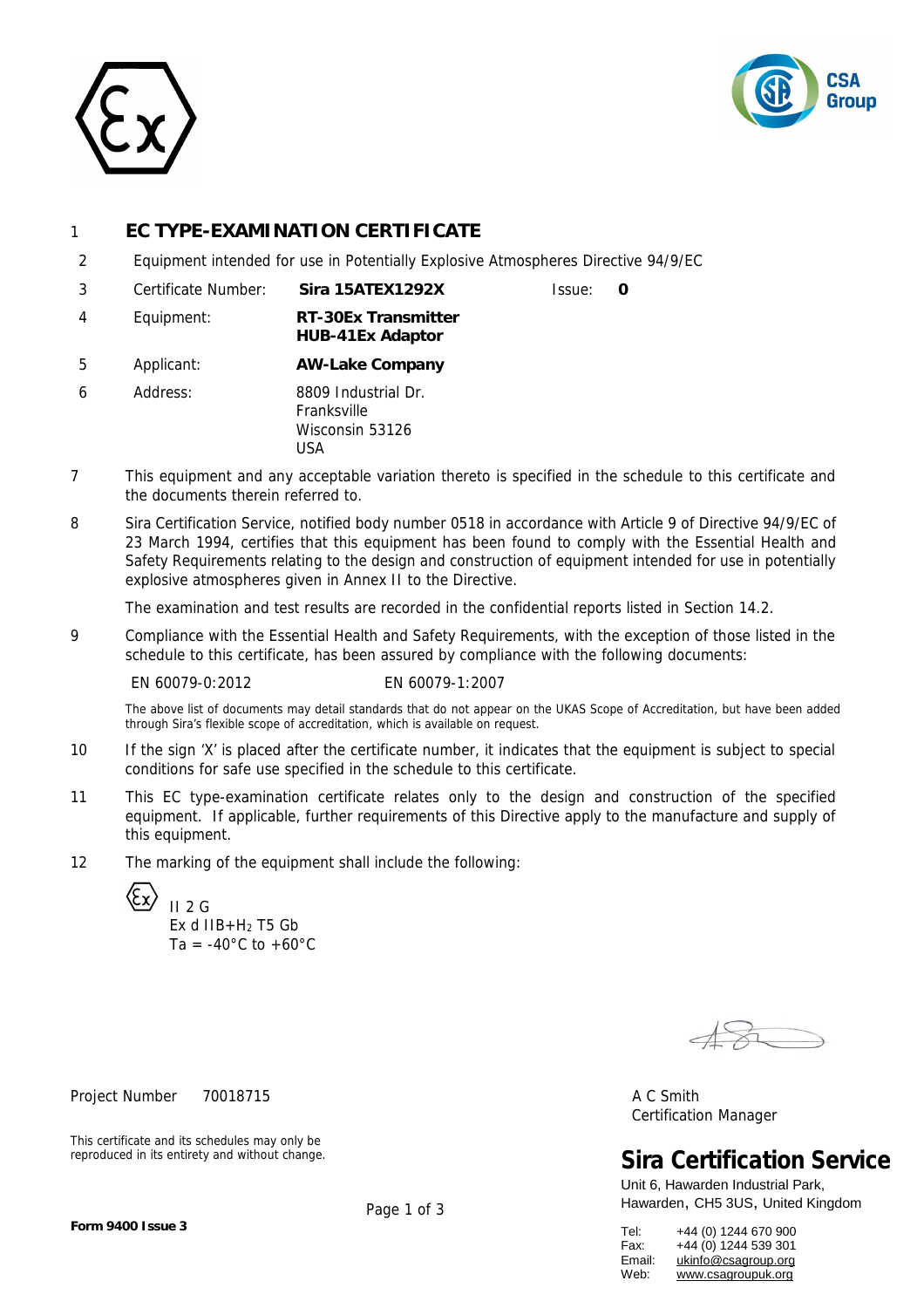



### **SCHEDULE**

# **EC TYPE-EXAMINATION CERTIFICATE Sira 15ATEX1292X**

**Issue 0**

### 13 **DESCRIPTION OF EQUIPMENT**

### **RT-30Ex transmitter**

The RT-30Ex is a meter-mounted digital flow monitor housed in a single access enclosure (Ex d connecting head) or dual access enclosure (Ex d 'Universal instrument housing'). A large LCD graphic display provides easy to read indication of flow rate. The enclosure contains 2 printed wiring boards – A display board and a terminal connection board with processor and I/O board. These are interconnected by a ribbon cable.

The Hub Adapter (swivel union assembly) comprises of 4 pieces: the swivel union top, bottom, collar and a sliding probe tube. The Hub Adapter houses the Hall Pickup assembly (wired probe tube pictured below) which is connected to the process pipe per control drawing RT30990 via 3/8"-18 NPT Male threads. The swivel union top connects to the RT-30Ex Transmitter or HUB-41Ex adaptor Flameproof Ex d enclosure via 1/2"-14 NPT Male threads. The top and bottom parts are held together by the swivel collar via a 1 3/8"-18 UNEF 2A/2B threaded union.

### **HUB-41Ex adaptor description**

When an Ex d connecting head is assembled to the "swivel union assembly" instead of an Ex d enclosure, the unit becomes a HUB-41Ex Adapter found between a remotely mounted RT-30Ex transmitter and the process pipe. The Ex d connecting head for the HUB-41Ex is identified as model XD-AD by Limatherm (IECEx FTZ 14.0003U).

Control drawing RT30990 details several meter body connection options between the equipment and the meter body in the final installation. This control drawing addresses the minimum partition wall thickness, meter body connecting threads and alternative welding found under pressure. Two Styles of sensor ports are identified in the control drawing each rated for a Maximum Process Pressures within the meter body.

### 14 **DESCRIPTIVE DOCUMENTS**

14.1 **Drawings** 

Refer to Certificate Annexe.

14.2 **Associated Sira Reports and Certificate History**

| <b>Date</b>                                    | no.<br>REDOL              | omment                                                  |
|------------------------------------------------|---------------------------|---------------------------------------------------------|
| ົາ Δ<br>september<br>. <del>.</del><br>∠∪<br>- | 15A<br>1871<br>7001<br>R. | certificate.<br>the<br>prime<br>release of<br><b>he</b> |

### 15 **SPECIAL CONDITIONS FOR SAFE USE** (denoted by X after the certificate number)

15.1 The meter body temperatures must not exceed 85°C for temperature class T5 for explosive gas atmospheres.

### 16 **ESSENTIAL HEALTH AND SAFETY REQUIREMENTS OF ANNEX II** (EHSRs)

The relevant EHSRs that are not addressed by the standards listed in this certificate have been identified and individually assessed in the reports listed in Section 14.2.

This certificate and its schedules may only be reproduced in its entirety and without change.

# **Sira Certification Service**

Unit 6, Hawarden Industrial Park, Hawarden, CH5 3US, United Kingdom

| Tel:   | +44 (0) 1244 670 900 |
|--------|----------------------|
| Fax:   | +44 (0) 1244 539 301 |
| Email: | ukinfo@csagroup.org  |
| Web:   | www.csagroupuk.org   |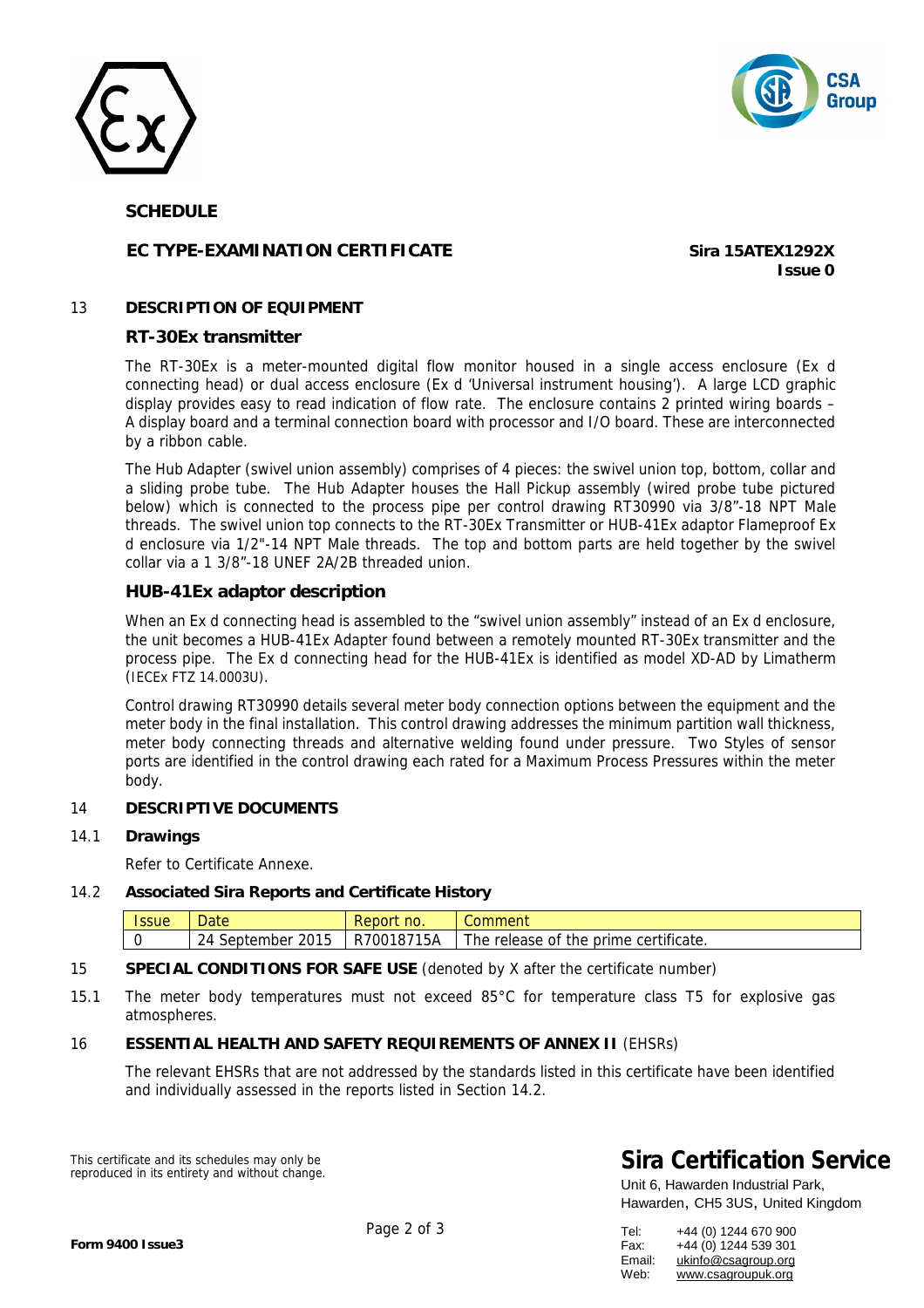



### **SCHEDULE**

# **EC TYPE-EXAMINATION CERTIFICATE Sira 15ATEX1292X**

**Issue 0**

#### 17 **CONDITIONS OF CERTIFICATION**

- 17.1 The use of this certificate is subject to the Regulations Applicable to Holders of Sira Certificates.
- 17.2 Holders of EC type-examination certificates are required to comply with the production control requirements defined in Article 8 of directive 94/9/EC.
- 17.3 The equipment incorporates previously Ex d certified enclosures, as shown in the table below. It is therefore the responsibility of the manufacturer to continually monitor the status of the certification associated with this device, and the manufacturer shall inform CSA Sira of any modifications of the device that may impinge upon the explosion safety design of the product.

| Part number  | <b>Description</b>                                         | <b>Certificate Number</b> |
|--------------|------------------------------------------------------------|---------------------------|
| XD-ID100win  | "Universal instrument housing" two compartment aluminium   | <b>IECEX FTZ 10.0019U</b> |
| XD-ID100     | enclosure with interconnecting port, one window cover and  |                           |
| XD-100H      | one blank cover                                            |                           |
| XD-ID100Hwin |                                                            |                           |
| $XD - I$     | "Universal instrument housing" aluminium enclosure with    | <b>IECEX FTZ 12.0017U</b> |
| XD-Iwin      | single internal compartment, one window cover and one      |                           |
| XD-IH        | blank cover                                                |                           |
| XD-IHwin     |                                                            |                           |
| XD-ILwin     |                                                            |                           |
| XD-AD        | "Connecting head" aluminium enclosure with one blank cover | <b>IECEX FTZ 14.0003U</b> |

- 17.4 Each manufactured meter body, identified in control drawing RT30990 (Rev F approved 14 July 2015), must withstand a pressure test of 1.5 times the maximum working pressure.
- 17.5 The meter body must have the sensor port manufactured according to Control Drawing RT30990 Revision level F, including construction material as noted on the drawing. The end user must be supplied with this control drawing RT30990 for proper installation of the sensor.

This certificate and its schedules may only be reproduced in its entirety and without change.

# **Sira Certification Service**

Unit 6, Hawarden Industrial Park, Hawarden, CH5 3US, United Kingdom

| Tel:   | +44 (0) 1244 670 900 |
|--------|----------------------|
| Fax:   | +44 (0) 1244 539 301 |
| Email: | ukinfo@csagroup.org  |
| Web:   | www.csagroupuk.org   |